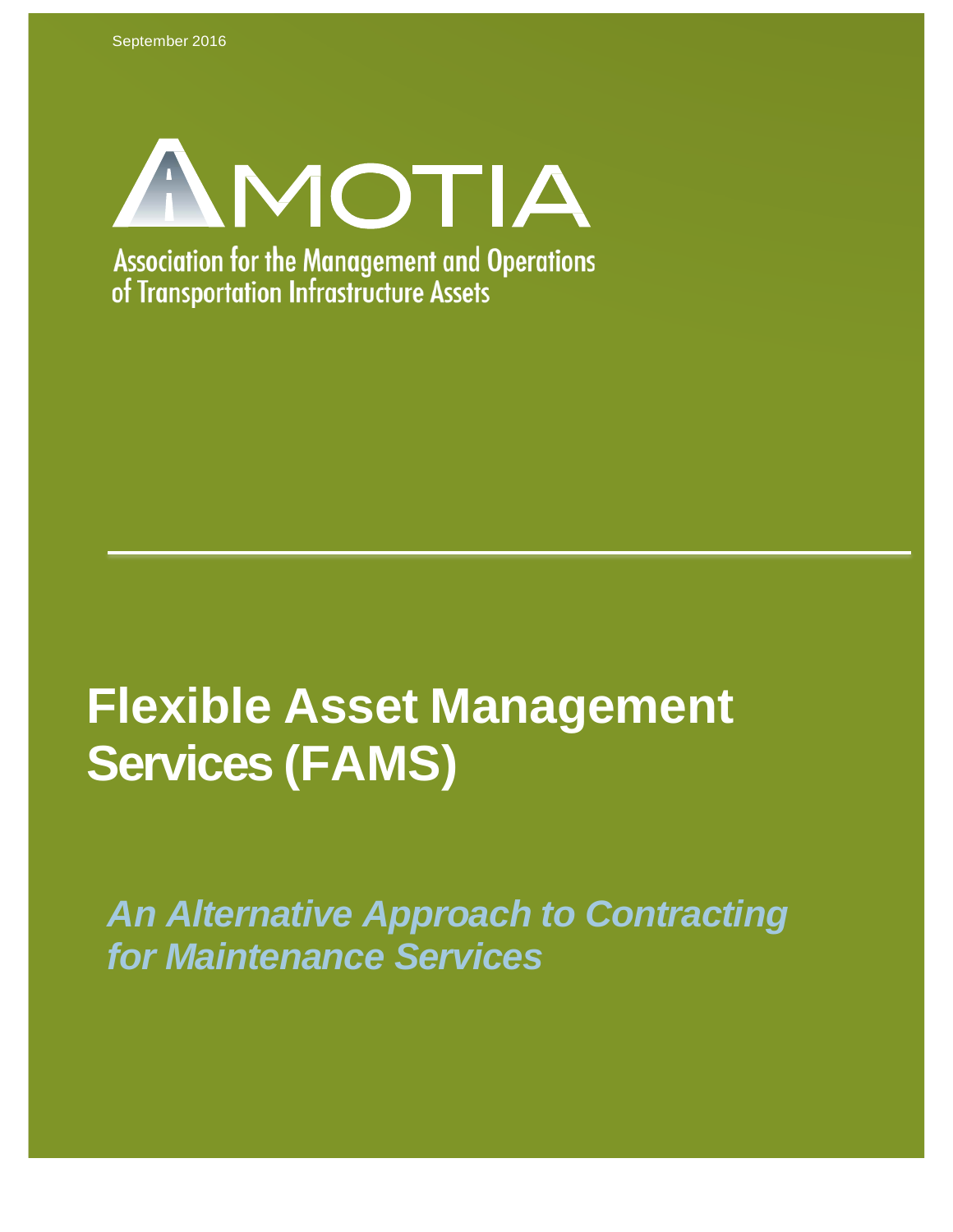## *An Alternative Approach to Contracting for Maintenance Services* **Flexible Asset Maintenance Services (FAMS)**

**Background:** Transportation agencies working with their industry partners – contractors, engineers and vendors --- have greatly advanced the state of the art in maintenance contracting over the last decade. These efforts have resulted in improved levels of maintenance service at predictable costs while providing for a safe environment for the motorists.

The experience gained by both partners has led to improvements in how maintenance is outsourced and identified areas for further advancement. Recognizing this the transportation industry through its association, AMOTIA, has contracted with an independent consulting firm KPMG to identify new and advanced contract mechanisms that can be effective across a broad spectrum of political, legislative and cultural environments. The approach KPMG used to accomplish these objectives consisted of interviews and surveys with Transportation Agencies and with AMOTIA members. A summary of findings and recommendationsis provided below.

**KPMG Findings:** KPMG, through an independent market study of outsourced maintenance contracting across US state Departments of Transportation (DOTs), determined that a growing need exists for a hybrid outsourced maintenance contracting solution. In the future, outsourcing will continue to increase due to DOT funding constraints, staff constraints, and skillset constraints (primarily the growing influence of advanced assets/ systems like ITS and autonomous vehicles). DOTs want flexibility in the contracting mechanism for outsourced maintenance in order to adapt the scope of services to the needs and challenges they face in their unique environments as they evolve. Ultimately, DOTs are singularly focused on efficiently and effectively achieving their target Level of Service (LOS) above preference to any specific contracting method (be it specific, directed work task orders or a broader performance specified maintenance contract).

**KPMG Recommendations**: In light of these changing demands, AMOTIA members need to look at their existing business models and consider how best to adjust to meet the needs of the DOT community. Based on extensive interviews with DOTs across the US – and in light of a shift in DOT needs towards flexible outsourced maintenance solutions – KPMG recommends AMOTIA members work with the DOT community to consider the build-out and market deployment of Flexible Asset Management Services (FAMS) as described below.

FAMS is a suite of offerings to provide DOTs with the ability to choose customized maintenance services. FAMS offerings range from fully staffed maintenance crews working under the direction of DOT managers, to comprehensive performance based maintenance programs delivering continuous performance 24/7 under a single FAMS contract. The FAMS Program enables DOTs to customize the procurement to meet their specific needs by allocating work requirements into an appropriate combination of four contracting methodologies for optimum efficiency to include:

- **Lump-sum performance based maintenance services;**
- Unit/cycle pricing for identified maintenance activities (be it specialized equipment or material dependent activities);
- **Staff augmentation; and**
- **Individual Staff Hours for technical management and/or engineering services.**

**FAMS Contract Approach:** The FAMS approach incorporates the successful elements of the lump sum performance based approach for the delivery of routine and preventive maintenance along with the unit price/cycle approach for owner prescribed and directed work activities for major maintenance/repair and capital maintenance; together with hourly rates for certain staffing functions andstaffaugmentationfor the inhouse workforce. This approach, as detailed in the table below, enables an agency to customize the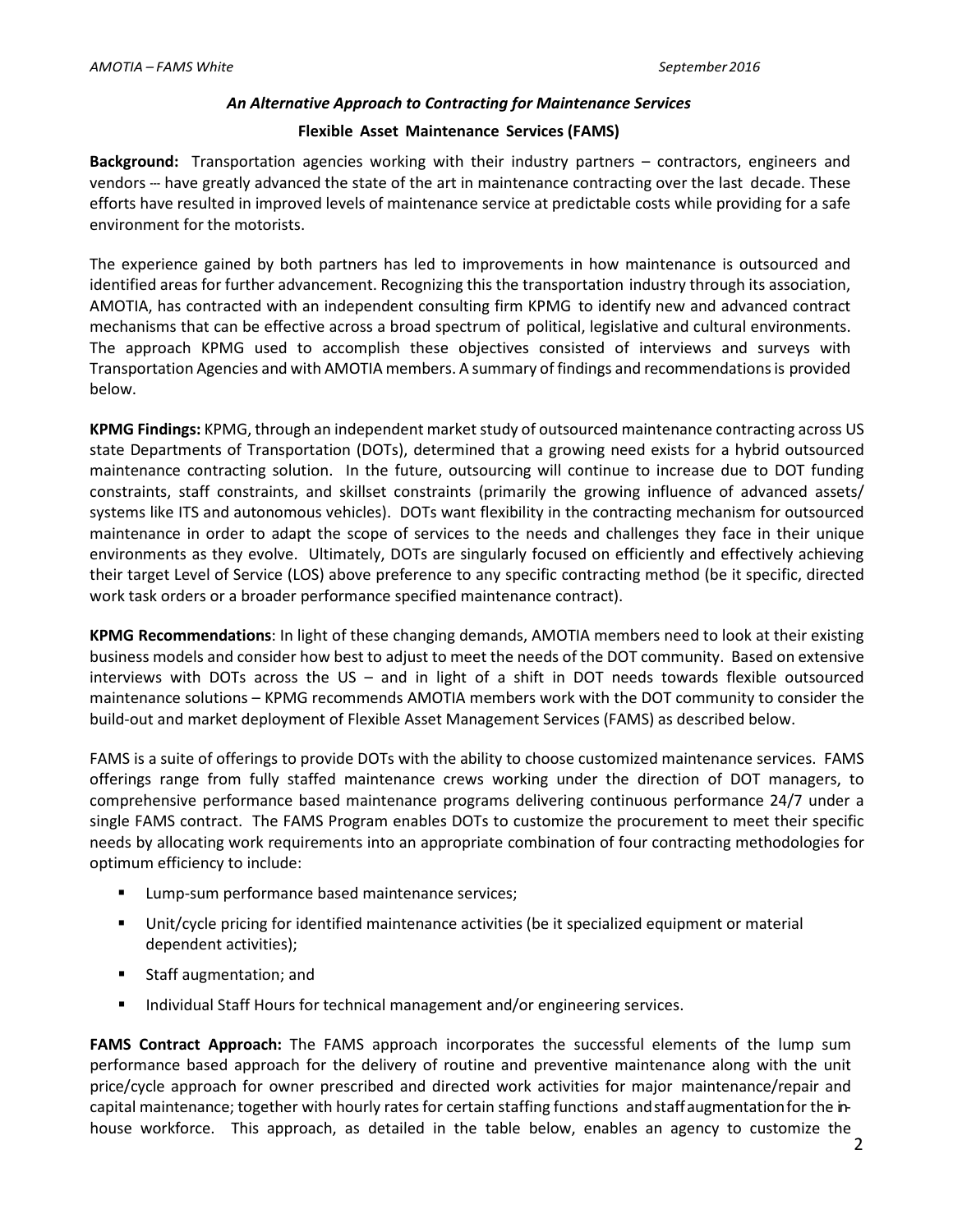#### *AMOTIA – FAMS White September2016*

procurement to meet their specific needs by allocating work needs into a combination of the contracting methodologies. These services would be contracted under a single procurement (RFP) with the appropriate contract terms and conditions. A key to success is ensuring that the appropriate work activities are carefully chosen for each contracting element.

| <b>FAMS Contracting</b><br><b>Elements</b> | <b>Unit of Measure</b>                                                                                                           |
|--------------------------------------------|----------------------------------------------------------------------------------------------------------------------------------|
| <b>Performance Based</b>                   | Fixed monthly payment amount for continuous delivery of performance<br>meeting or exceeding established performance targets      |
| Unit / Cycle                               | Production units typically measured in tons, acres, gallons, square feet, or lane<br>miles, pricing may be per unit or per cycle |
| <b>Staff Augmentation</b>                  | 2/3/4 Person Crew, including transportation to worksite                                                                          |
| <b>Individual Staff Hour</b>               | Staff hour for engineering, inspection, and management personnel                                                                 |

**Performance Based Element**: It has been successfully demonstrated through a review of case studies that many routine and preventive maintenance activities can be performed under a performance based lump sum approach. Such activities typically include overall contract management, maintenance and repair for potholes, turf rutting, drainage inlet cleaning, roadway debris removal, roadside litter removal, mowing, minor striping and RPM repairs, lamp replacement, bridge joint cleaning, third party damage repair and replacement, facility maintenance, small signs and other routine and preventive maintenance activities. The performance of these maintenance activities have to adhere to key performance indicators with applicable penalties, and the overall system condition would be periodically measured with an appropriate maintenance rating program.

#### **Guiding Principles for Performance Based Element:**

- Should be a significant portion of the overall FAMS contract to drive efficiencies from the bundling of other elements
- Longer term contract durations (5 to 7 years) with "good performance" renewal periods are desirable to create contractual incentives for asset life-cycle approach, cost savings and to help manage risk
- Should be based on large geographic areas or long corridors, typically fence to fence
- Contractor selection should be based on both technical proposal and price (best value)
- Contractor performance is measured using established performance measures(such as: timeliness, condition, quality) on a defined periodic basis
- Procedures and policies are incorporated within contract requirements
- Contractor assumes management responsibility and direct accountability for achieving and maintaining performance targets
- Contractor's proposal commitments are incorporated within contract terms
- Fixed lump sum price is paid in equal or specified monthly payments to the Contractor

## **Key Benefits of Performance Based Element:**

- Typically results in the largest cost savings to the agency due to a larger and more efficient grouping of work
- Optimizes Agency efficiency by reducing its efforts to oversee and administer
- Transfers risk to the Contractor for determining the annual quantity of work needed to meet the established performance measures
- Assures the Contractor has a stake in the game and will act/behave more like an Owner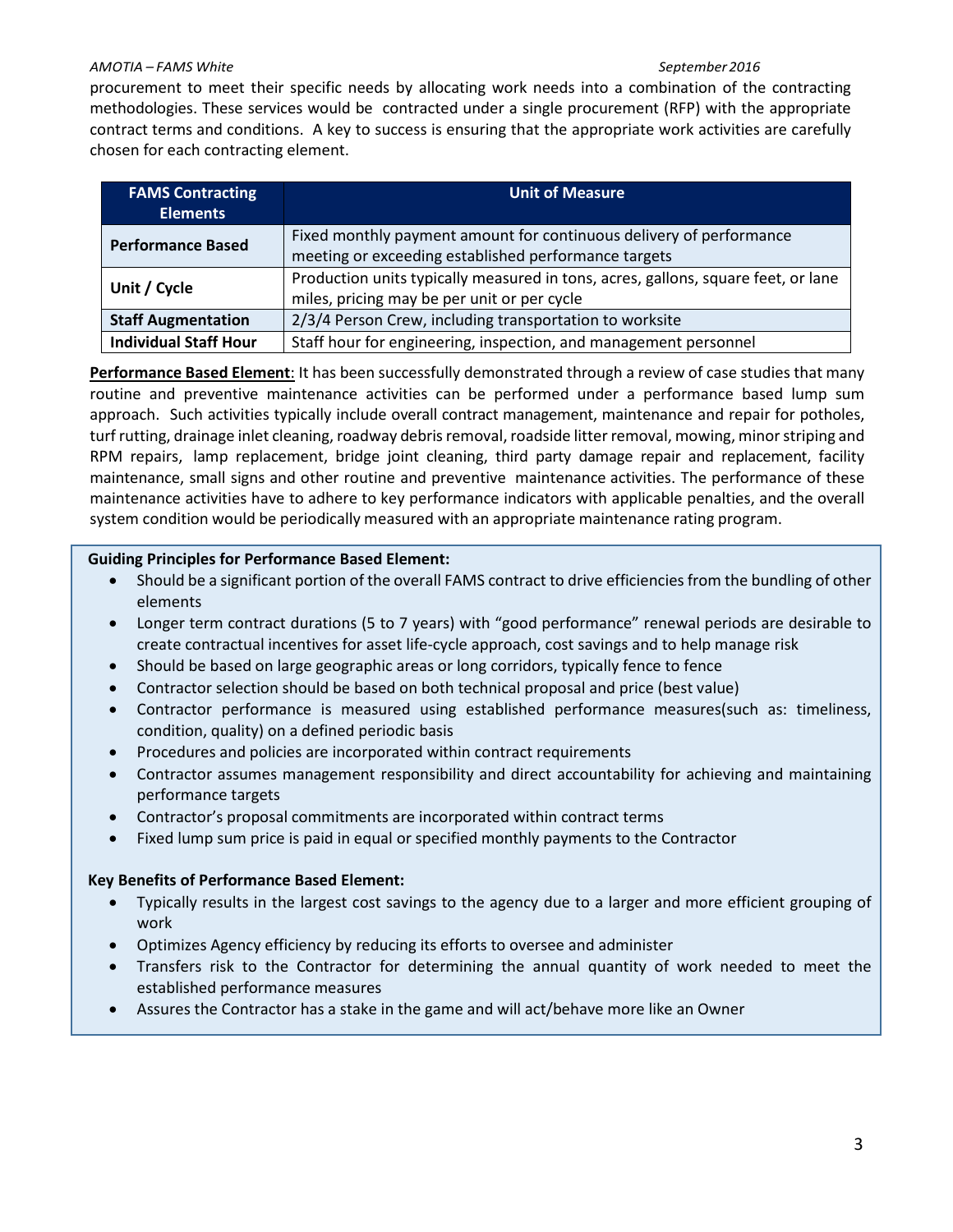#### *AMOTIA – FAMS White September2016*

The performance based activities would be paid for under a fixed lump sum amount as bid by the contractor or as preset lump sum established in the bid documents. In the latter case, the industry would partner with the owner to establish a realistic lump sum for the system.

**Unit Price/Cycle Element:** Some owners have included work activitiesfor major maintenance/repair and capital maintenance to be performed on a prescriptive basis and paid for on a unit price basis. The kinds of activities that may typically be included are: full depth concrete repairs, resurfacing, bridge joint replacement, pile jacketing, new landscaping installations, hardscaping, mowing, major restriping, air conditioner replacements, ROW fence line replacements, large sign panel replacements and additional lifecycle replacements.

The performance of these activities would have to adhere to the owner's prescriptive specifications and would be paid for on a unit price/cycle basis with the prices as bid by the contractor against owner established minimum quantities of work. The unit price element allows the owner complete discretion on which activities to perform and the quantity of work desired. An important consideration, however, is scheduling the work in a partnering approach to the benefit of both parties. One such successful approach to scheduling work is for the contractor to periodically survey the system to identify the work needs for presentation on a monthly/bimonthly basis for owner review, revision and approval.

#### **Guiding Principles for the Unit Price/Cycle Element:**

- Agency should provide estimated quantities per year for bidders
- Contractor performance is evaluated for compliance with Agency's prescriptive specifications including procedures and standards
- Agency is responsible for determining which items of work to perform, when to perform work, and the quantity of work to be completed
- Contractor and Agency cooperate to identify and efficiently schedule work activities
- Agency should use a minimum threshold of a single day's workload for all task orders
- Contractor is compensated for work completed on a unit price/cycle basis in accordance with the Contractor's bid prices on a monthly basis
- Actual Quantities performed shall be within +/-25% of estimated bid quantities or be subject to price rebalancing
- Agency becomes responsible for meeting the LOS criteria for the covered asset

## **Key Benefits of the Unit Price/Cycle Element:**

- Agency retains control of decisions of what work is performed and when it is performed
- Allows an Agency flexibility to adjust work quantities to better match budget uncertainties
- Accommodates unknown work needs at time of contract development

**Staff Augmentation Element**: Some agencies may elect to augment their in-house forces with crews provided by the contractor. In this case the agency would specify the crew and equipment composition along with the estimated hours and the contractor would provide fixed rates for the crew.

## **Guiding Principles for the Staff Augmentation Element:**

- Staff Augmentation shall be used when the Agency desires to fully manage parts of the work plan and wants to control means/methods of work execution
- Agency identifies crew types including staffing classifications, number of crew members, and equipment needed for each crew type
- Contractor provides a fixed hourly rate for each crew type identified
- Agency establishes a schedule of work for each crew type
- Work activities are directed by either the Agency or Contractor
- Compensation is paid to Contractor for the total number of hours utilized for each crew type on a monthly basis
- 4 Agency should guarantee 32-40 hours per week with a minimum duration(desired minimum of 3 months)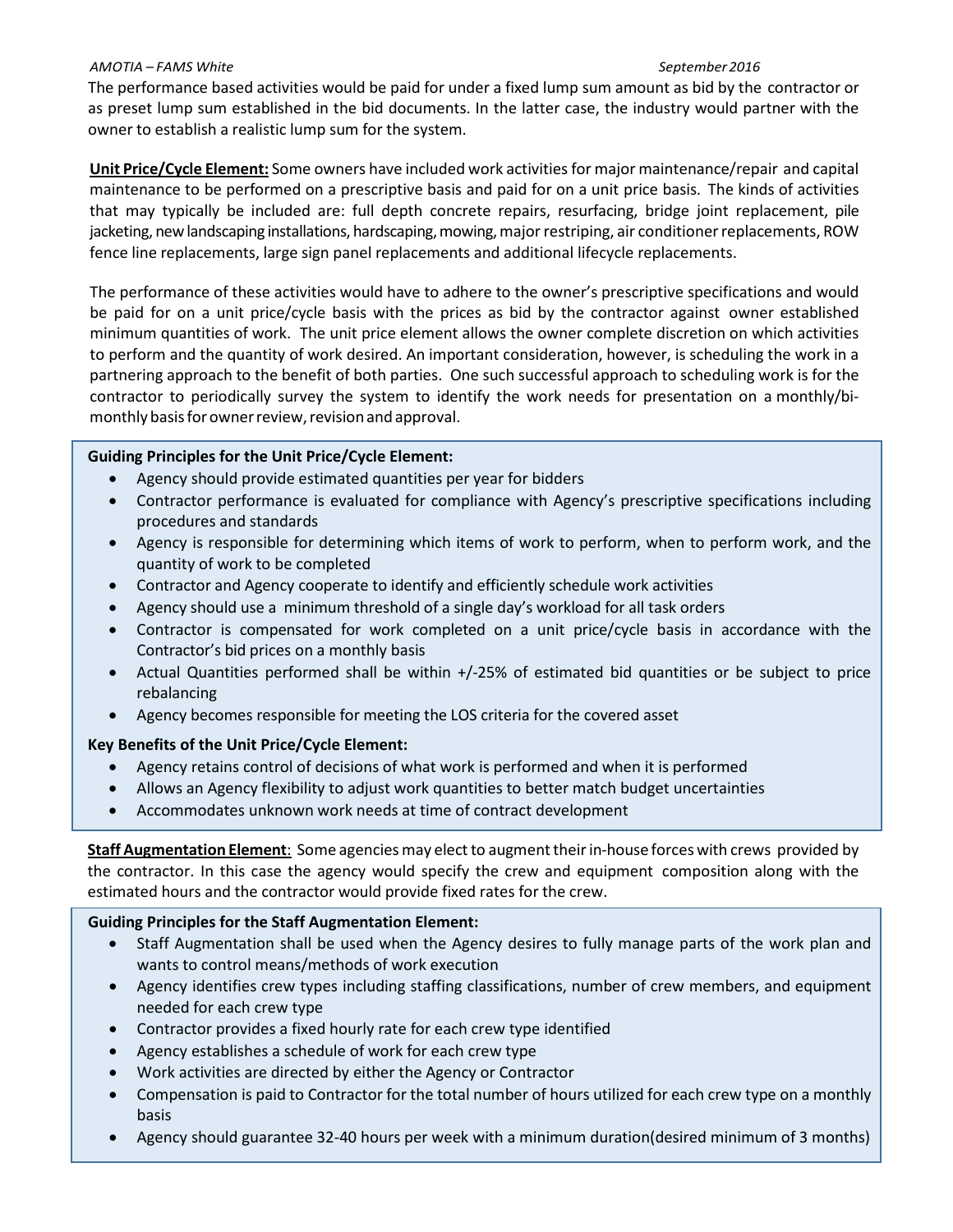#### **Key Benefits of the Staff Augmentation Element:**

- Provides supplemental or specialized resources for routine and emergency operations
- Provides flexibility to the Agency to shift in-house resources to other activities or within the Agency
- Provides full flexibility for dealing with political and public priorities

**Hourly Rate Element**: Some specialized activities, especially those where risk allocation is problematic, are more cost effectively performed on an hourly rate basis. Activities such as snow and ice control, bridge inspection and road patrols typically fit into this element. The number and type of personnel/services would be specified at the start of the contract.

## **Guiding Principles for the Hourly Rate Element:**

- These services should be used when industry standard positions and/or regionally established specialty positions are required periodically and at the Agency's discretion (CEIs, master electricians, A/C technicians, crane operators, etc.)
- Agency identifies work needs and specialty resources required for completion of desired activities
- Contractor provides a fixed hourly rate for each identified activity
- Agency establishes the quarterly work plan and schedule of work
- Work activities are directed by the Agency or Contractor
- Compensation is paid to Contractor for the total number of hours utilized for each activity on a monthly basis
- Number of hours in the bid documents must be realistic, otherwise Contractors may "unbalance" their bid amounts for these bids, which will result in unfair/unbalanced bids.

## **Key Benefits of the Hourly Rate Element:**

- Allows the agency to adjust the work effort based upon changing demands
- Provides specialized resources that may not be needed on a full time basis
- Allows flexibility to assign external resources to tasks when work needs exceed the availability of internal resources

**Key Implementation Considerations:** The key implementation considerations are those associated with alignment of owners' overall program goals and objectives with structure of the FAMS contract, alignment of contract language with expectations, use of partnering, development of long term maintenance plans, and sharing of knowledge. Soliciting industry feedback and actively engaging the marketplace will help the agency refine the specific details of its maintenance service contract vehicle, helping to streamline procurement and provide both preferred solutions for the agency while providing bidders clarity and understanding of agency expectations.

FAMS serves as a "force multiplier" for agencies, allowing contractor resources to deliver services while freeing up agency resources to focus on other critical elements of the network and development of longer-range maintenance plans to address the needs of the network. Incorporating clauses on knowledge transfer can ensure that the gains achieved are sustainable for the overall maintenance program. Key areas of knowledge transfer include asset management program governance, program management, activity management, IT solutions, and specific maintenance activity capabilities and technical competencies.

**Summary of Benefits:** Implementation of a FAMS contract will provide the agency with greater flexibility especially with the ability to direct work while providing for the benefits associated with performance based work accomplishment. Other benefits that have been identified include:

- Responsive to meeting a variety of demands from a variety of stakeholders.
- Flexibility to specify performance based services as well as directed works.
- Access to and direction of supplemental maintenance crews and staffing.
- Expandable tonon-traditionalmaintenance services such asITSwork activities.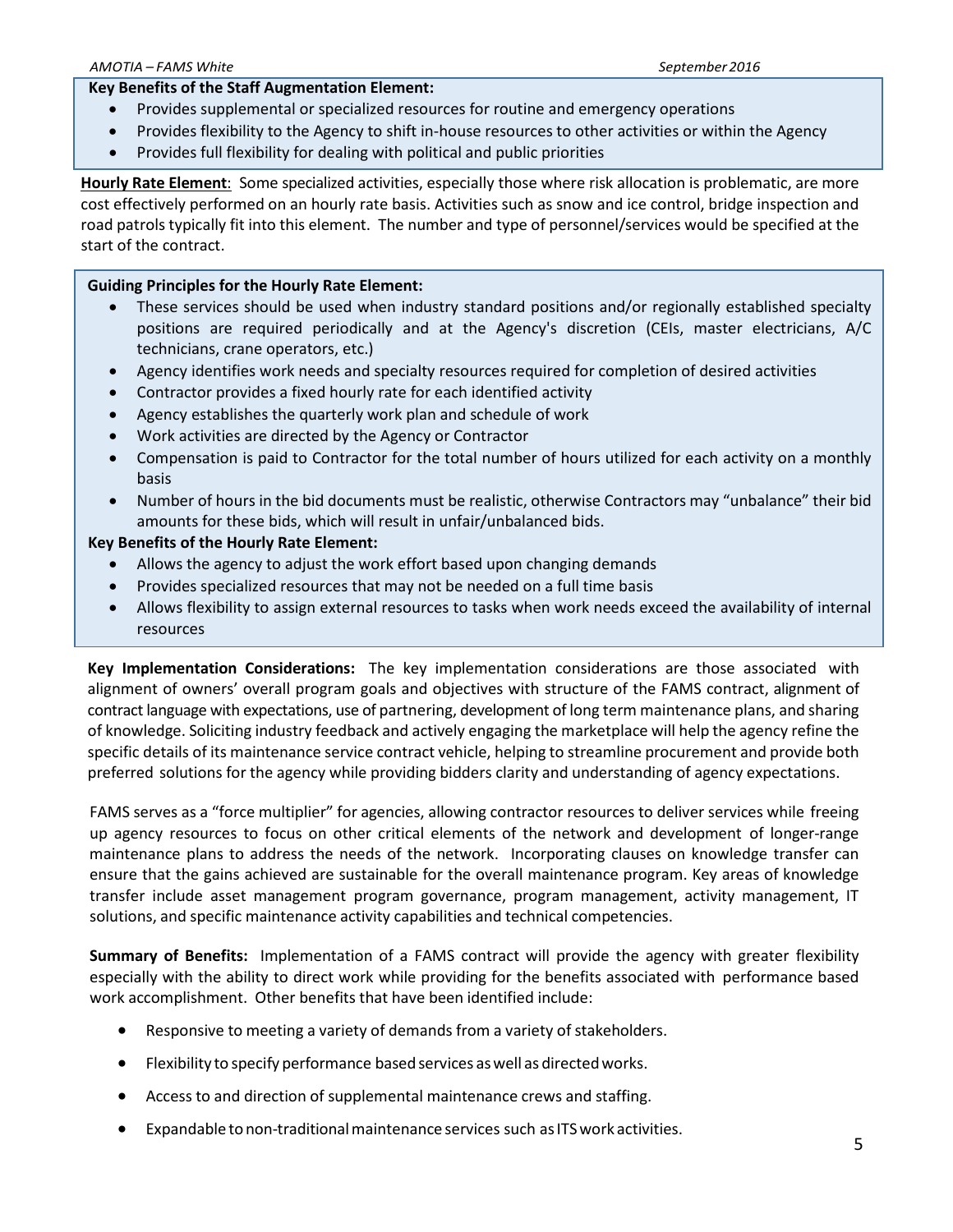| AMOTIA - FAMS White                                                                     | September 2016                                                                                                                                                                                                                                                                              |  |  |  |
|-----------------------------------------------------------------------------------------|---------------------------------------------------------------------------------------------------------------------------------------------------------------------------------------------------------------------------------------------------------------------------------------------|--|--|--|
| <b>DOT Need</b>                                                                         | <b>FAMS Services Benefit</b>                                                                                                                                                                                                                                                                |  |  |  |
| <b>Staffing</b>                                                                         | DOTs are facing budgeting and staffing restraints due to an expanding<br>$\bullet$<br>network<br>Facing a wave of retirements while not fully replacing staff and the lost<br>$\bullet$<br>years of expertise<br>FAMS contracts allows DOTs to supplement crews with specialty<br>$\bullet$ |  |  |  |
|                                                                                         | technicians, resources for emergency response, etc.                                                                                                                                                                                                                                         |  |  |  |
| <b>Flexibility</b>                                                                      | DOTs face a variety of demands from a variety of stakeholders<br>$\bullet$<br>FAMS helps DOTs meet high priority / critical needs (safety, reliability,<br>$\bullet$<br>incident response, etc.)<br>Access to the right tools, techniques, and personnel as contracted<br>$\bullet$         |  |  |  |
|                                                                                         | through FAMS allows DOTs to better respond to those needs                                                                                                                                                                                                                                   |  |  |  |
| Ability to direct work in<br>addition to performance<br>specification                   | Ultimate contract flexibility for DOTs - ability to specify performance-<br>$\bullet$<br>based services as well as directed works<br>Directed use of Contractor-provided specialized equipment/materials<br>$\bullet$<br>Emergency services for severe weather and other major events       |  |  |  |
| <b>Collaboration and</b><br>proactively addressing issues                               | $\bullet$<br>Cost effective pricing, administratively efficient and responsive<br>$\bullet$<br>contracting structure<br>Refined project development and implementation<br>$\bullet$                                                                                                         |  |  |  |
| Longer-term planning and<br>asset management vision<br>(less reaction)                  | Specialized services for planning, design, construction, repair and<br>$\bullet$<br>maintenance; supervision, inspection, and field engineering; and<br>management and administration                                                                                                       |  |  |  |
| Assigning the right personnel<br>(with the right skills) to the<br>right issue / assets | Access to DOT directed supplemental maintenance crews<br>$\bullet$<br>Access to highly skilled engineering and/or management technical<br>$\bullet$<br>resources                                                                                                                            |  |  |  |
| <b>Achieve Outcomes at a set</b><br>price with reduced risk                             | Performance-based work in FAMS contracts assures outcomes and<br>$\bullet$<br>shifts risk to the Contractors<br>Also makes Contractor take "ownership" of the assets<br>$\bullet$                                                                                                           |  |  |  |

The FAMS contract approach as the name implies is a new flexible tool available for the transportation sector partners to utilize in the accomplishment of their mission.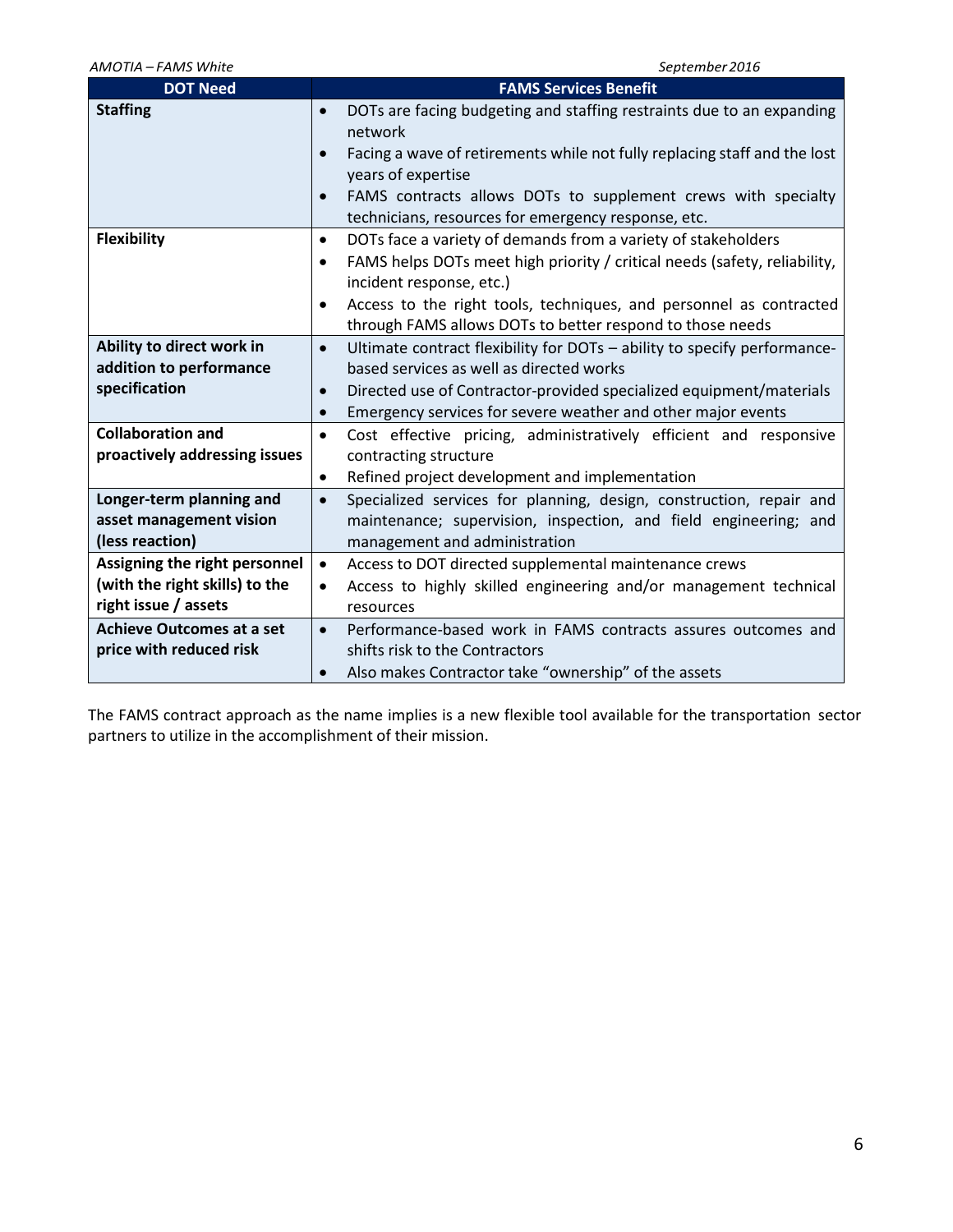**Illustrative Example:** The following example better illustrates how the FAMS Approach could be used.

*Agency XYZ is outsourcing a section of rural interstate encompassing 100 centerline miles, 420 lane miles, 14 interchanges with a contract duration of seven years with an option for another seven years. The contract includes four elements:*

- *1. A performance based element for routine and preventive maintenance to be paid on a fixed price monthly sum.*
- *2. A unit price cycle element to include work activities for: line striping, full depth concrete repairs, ROW fence renewal, additional mowing cycles and asphalt ramp repairs.*
- *3. A staff augmentation element to add a crew and equipment to perform structure repairs.*
- *4. An hourly rate element for Snow Plow Trucks.*

*Table 3 provides a completed bid sheet for this example contract.*

|                | <b>Element</b>                                                                                                                                                                                                                                                                                                                                                                                                                                                                                                                                                                                                                                                                                                                   | Unit        | Quantity | Rate      | <b>Extension</b> |
|----------------|----------------------------------------------------------------------------------------------------------------------------------------------------------------------------------------------------------------------------------------------------------------------------------------------------------------------------------------------------------------------------------------------------------------------------------------------------------------------------------------------------------------------------------------------------------------------------------------------------------------------------------------------------------------------------------------------------------------------------------|-------------|----------|-----------|------------------|
| $\mathbf{1}$   | <b>Performance Based Activities:</b><br>Overall contract management<br>$\overline{\phantom{a}}$<br>Maintenance and repair of potholes<br>$\overline{\phantom{a}}$<br>Drainage inlet cleaning<br>$\overline{\phantom{a}}$<br>Roadway debris removal<br>$\overline{\phantom{a}}$<br>Lamp replacement<br>$\overline{\phantom{a}}$<br>Bridge joint cleaning<br>$\overline{\phantom{a}}$<br>Third party damage repair and<br>$\overline{\phantom{a}}$<br>collection<br><b>Facility maintenance</b><br>$\overline{\phantom{a}}$<br>Sign cleaning/replacement<br>$\overline{\phantom{a}}$<br>Striping/RPM<br>$\overline{\phantom{a}}$<br>Incident response<br>$\overline{\phantom{a}}$<br>Litter and graffiti removal<br>$\overline{a}$ | Month       | 84.00    | 83,000.00 | 6,972,000.00     |
| $\overline{2}$ | Unit Price Activities Line                                                                                                                                                                                                                                                                                                                                                                                                                                                                                                                                                                                                                                                                                                       |             |          |           |                  |
| 2a             | Striping                                                                                                                                                                                                                                                                                                                                                                                                                                                                                                                                                                                                                                                                                                                         | linear foot | 200,000  | 1.10      | 220,000.00       |
| 2 <sub>b</sub> | Full depth concrete repair                                                                                                                                                                                                                                                                                                                                                                                                                                                                                                                                                                                                                                                                                                       | square yard | 2,000    | 270.00    | 540,000.00       |
| 2c             | ROW fence renewal                                                                                                                                                                                                                                                                                                                                                                                                                                                                                                                                                                                                                                                                                                                | linear foot | 31,680   | 14.70     | 465,696.00       |
| 2d             | <b>Mowing Cycles</b>                                                                                                                                                                                                                                                                                                                                                                                                                                                                                                                                                                                                                                                                                                             | cycle       | 9.00     | 65,000.00 | 585,000.00       |
| 2e             | Asphalt Ramp Repair                                                                                                                                                                                                                                                                                                                                                                                                                                                                                                                                                                                                                                                                                                              | square yard | 3,700    | 23.50     | 86,950.00        |
| 3              | <b>Structure Repair Crew</b>                                                                                                                                                                                                                                                                                                                                                                                                                                                                                                                                                                                                                                                                                                     |             |          |           |                  |
|                | <b>Four Person Crew</b>                                                                                                                                                                                                                                                                                                                                                                                                                                                                                                                                                                                                                                                                                                          | hours       | 1,560    | 105.60    | 164,736.00       |
|                | Crew Cab Pickup                                                                                                                                                                                                                                                                                                                                                                                                                                                                                                                                                                                                                                                                                                                  | hours       | 2,300    | 19.00     | 43,700.00        |
|                | <b>Flatbed Truck</b>                                                                                                                                                                                                                                                                                                                                                                                                                                                                                                                                                                                                                                                                                                             | hours       | 780      | 33.00     | 25,740.00        |
|                | Bucket Truck w/ operator                                                                                                                                                                                                                                                                                                                                                                                                                                                                                                                                                                                                                                                                                                         | hours       | 780      | 133.00    | 103,740.00       |
|                | Material Markup                                                                                                                                                                                                                                                                                                                                                                                                                                                                                                                                                                                                                                                                                                                  | Percent     | 150,000  | 10%       | 15,000.00        |
| 4              | Snow Plow Trucks (Driver with Truck)                                                                                                                                                                                                                                                                                                                                                                                                                                                                                                                                                                                                                                                                                             | hours       | 1,248    | 75.00     | 93,600.00        |

**Table 3 – Example Bid Sheet**

Total Bid \$9,316,162.00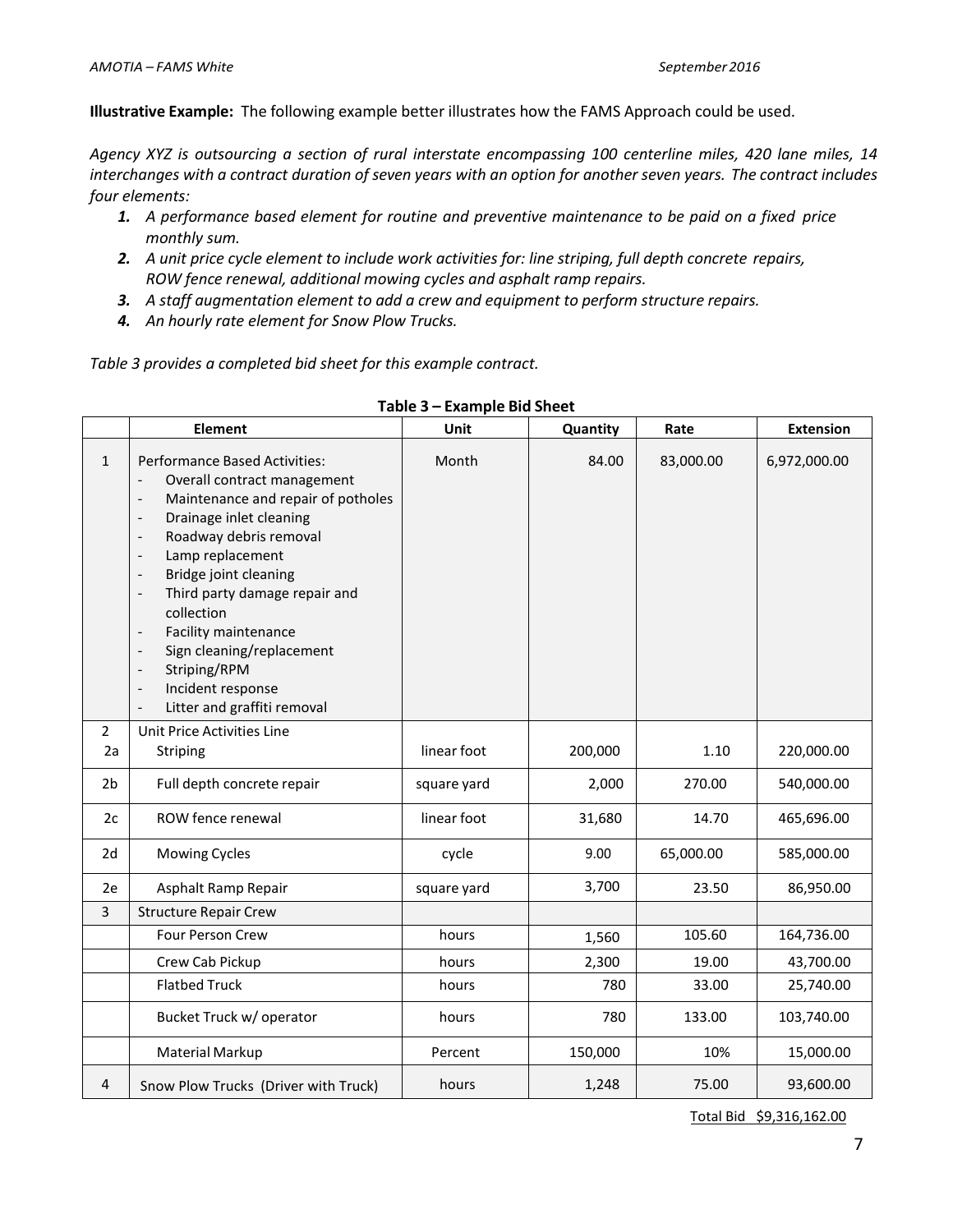# **Appendix: Sample FAMS Program Matrix**

| Activity No. |                  | <b>FLEXIBLE ASSET MANAGEMENT</b><br><b>Element and Activity Matrix</b> | <b>Method of Contracting</b> |                      |          |              |                   |                                  |
|--------------|------------------|------------------------------------------------------------------------|------------------------------|----------------------|----------|--------------|-------------------|----------------------------------|
|              |                  |                                                                        | <b>Staff</b>                 |                      |          |              |                   |                                  |
|              |                  |                                                                        |                              | <b>Augmentation</b>  |          |              |                   |                                  |
|              |                  |                                                                        |                              |                      |          | Unit / Cycle | <b>Staff Hour</b> | Performance<br><b>Based/Lump</b> |
| In Scope     |                  |                                                                        | 2 Person                     | Person               | 4 Person |              |                   |                                  |
|              |                  |                                                                        |                              | $\mathbf{\tilde{z}}$ |          |              |                   |                                  |
|              | <b>ROADWAY</b>   |                                                                        |                              |                      |          |              |                   |                                  |
|              | 101              | Asphalt Repair Manual                                                  |                              |                      |          |              |                   |                                  |
|              | 102              | <b>Asphalt Repair Mechanical</b>                                       |                              |                      |          |              |                   |                                  |
|              | 103              | <b>Base Repair</b>                                                     |                              |                      |          |              |                   |                                  |
|              | 104              | Concrete Pavement Joint Repair                                         |                              |                      |          |              |                   |                                  |
|              | 105              | Concrete Slope Pavement Joint Repair                                   |                              |                      |          |              |                   |                                  |
|              | 106              | Concrete Pavement Surface Repair                                       |                              |                      |          |              |                   |                                  |
|              | <b>ROADSIDE</b>  |                                                                        |                              |                      |          |              |                   |                                  |
|              | 201              | Non-Paved Shoulders, Front Slopes and Roadside Ditches                 |                              |                      |          |              |                   |                                  |
|              |                  | Manual                                                                 |                              |                      |          |              |                   |                                  |
|              | 202              | Non-Paved Shoulders, Front Slopes, and Roadside Ditches<br>Mechanical  |                              |                      |          |              |                   |                                  |
|              | 203              | Concrete Repair                                                        |                              |                      |          |              |                   |                                  |
|              | 204              | Concrete Sidewalk Repair                                               |                              |                      |          |              |                   |                                  |
|              |                  | <b>TRAFFIC SERVICES</b>                                                |                              |                      |          |              |                   |                                  |
|              | 301              | Small Ground Signs less than 30 Square Feet                            |                              |                      |          |              |                   |                                  |
|              | 302              | Large Ground Signs 30 Square Feet or more, Over Lane Signs             |                              |                      |          |              |                   |                                  |
|              | 303              | <b>Pavement Striping</b>                                               |                              |                      |          |              |                   |                                  |
|              | 304              | <b>Pavement Symbols</b>                                                |                              |                      |          |              |                   |                                  |
|              | 305              | <b>Raised Pavement Markers (RPM)</b>                                   |                              |                      |          |              |                   |                                  |
|              | 306              | Delineators and Object Markers                                         |                              |                      |          |              |                   |                                  |
|              | 307              | Guardrail Repair Beam                                                  |                              |                      |          |              |                   |                                  |
|              | 308              | Guardrail Repair Cable                                                 |                              |                      |          |              |                   |                                  |
|              | 309              | <b>Impact Attenuator</b>                                               |                              |                      |          |              |                   |                                  |
|              | $\overline{310}$ | <b>Highway Lighting</b>                                                |                              |                      |          |              |                   |                                  |
|              | <b>DRAINAGE</b>  |                                                                        |                              |                      |          |              |                   |                                  |
|              | 401              | Manually Clean Drainage Structure                                      |                              |                      |          |              |                   |                                  |
|              | 402              | Cleaning and Reshaping Roadside Ditches                                |                              |                      |          |              |                   |                                  |
|              | 403              | Repair or Replace Storm Drains, Side Drains, Cross Drains              |                              |                      |          |              |                   |                                  |
|              | 404              | <b>Erosion Control</b>                                                 |                              |                      |          |              |                   |                                  |
|              | 405              | Sweeping                                                               |                              |                      |          |              |                   |                                  |
|              |                  | <b>AESTHETICS / VEGETATION</b>                                         |                              |                      |          |              |                   |                                  |
|              | 501              | Sodding                                                                |                              |                      |          |              |                   |                                  |
|              | 502              | Seeding, Fertilizing, Mulching                                         |                              |                      |          |              |                   |                                  |
|              | 503              | <b>Large Machine Mowing</b>                                            |                              |                      |          |              |                   |                                  |
|              | 504              | <b>Slope Mowing</b>                                                    |                              |                      |          |              |                   |                                  |
|              | 505              | <b>Intermediate Mowing</b>                                             |                              |                      |          |              |                   |                                  |
|              | 506              | <b>Small Machine Mowing</b>                                            |                              |                      |          |              |                   |                                  |
|              | 507              | Wildflowers                                                            |                              |                      |          |              |                   |                                  |
|              | 508              | Fertilizing                                                            |                              |                      |          |              |                   |                                  |
|              | 509              | Chemical Weed and Grass Control Manual                                 |                              |                      |          |              |                   |                                  |
|              | 510              | Chemical Weed and Grass Control Mechanical                             |                              |                      |          |              |                   |                                  |
|              | 511              | <b>Brush and Tree Cutting</b>                                          |                              |                      |          |              |                   |                                  |
|              | 512              | Landscape Area Maintenance                                             |                              |                      |          |              |                   |                                  |
|              | 513              | Mitigation Area Maintenance                                            |                              |                      |          |              |                   |                                  |